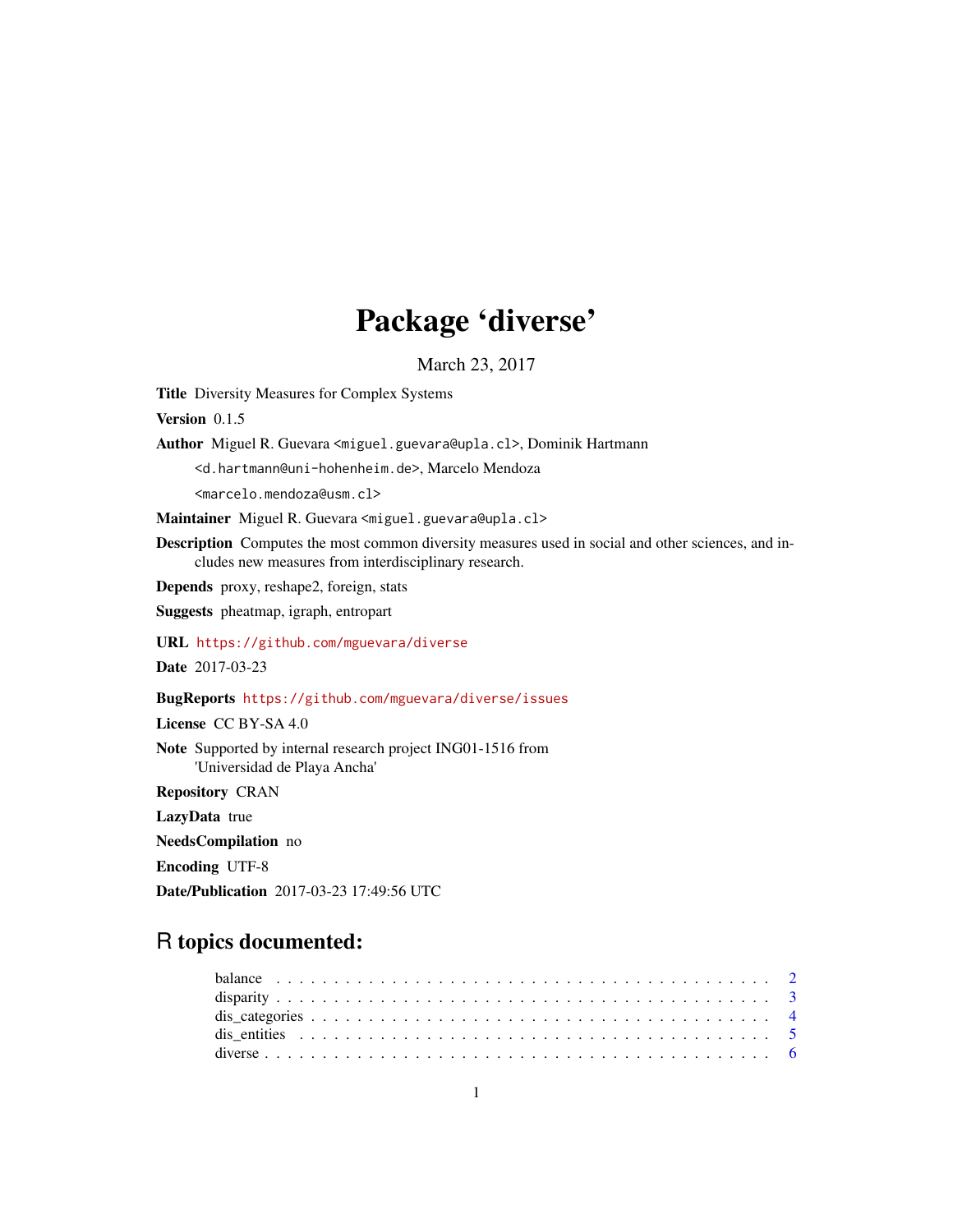#### <span id="page-1-0"></span>2 balance below the state of the state of the state of the state of the state of the state of the state of the state of the state of the state of the state of the state of the state of the state of the state of the state o

| Index |  |
|-------|--|
|       |  |
|       |  |
|       |  |
|       |  |
|       |  |
|       |  |
|       |  |
|       |  |
|       |  |
|       |  |
|       |  |
|       |  |

<span id="page-1-1"></span>balance *Balance or proportions*

#### Description

Computes the proportions or probabilities of raw values.

#### Usage

```
balance(data, category_row = FALSE)
```
# Arguments

| data         | A numeric matrix with entities $i$ in the rows and categories $j$ in the columns.<br>Cells show the respective value (value of abundance) of entity $i$ in the category<br>$j$ . It can also be a transpose of the previous matrix, that is, a matrix with cat-<br>egories in the rows and entities in the columns. Yet in that case, the argument<br>"category_row" has to be set to TRUE. The matrix must include names for the<br>rows and the columns. The argument "data", also accepts a data frame with three<br>columns in the following order: entity, category and value. |
|--------------|-------------------------------------------------------------------------------------------------------------------------------------------------------------------------------------------------------------------------------------------------------------------------------------------------------------------------------------------------------------------------------------------------------------------------------------------------------------------------------------------------------------------------------------------------------------------------------------|
| category_row | A flag to indicate that categories are in the rows. The analysis assumes that the<br>categories are in the columns of the matrix. If the categories are in the rows and<br>the entities in the columns, then the argument "category_row" has to be set to<br>TRUE. The default value is FALSE.                                                                                                                                                                                                                                                                                      |

# Value

A matrix of entities-categories with proportions.

# Examples

balance(data=geese, category\_row = TRUE)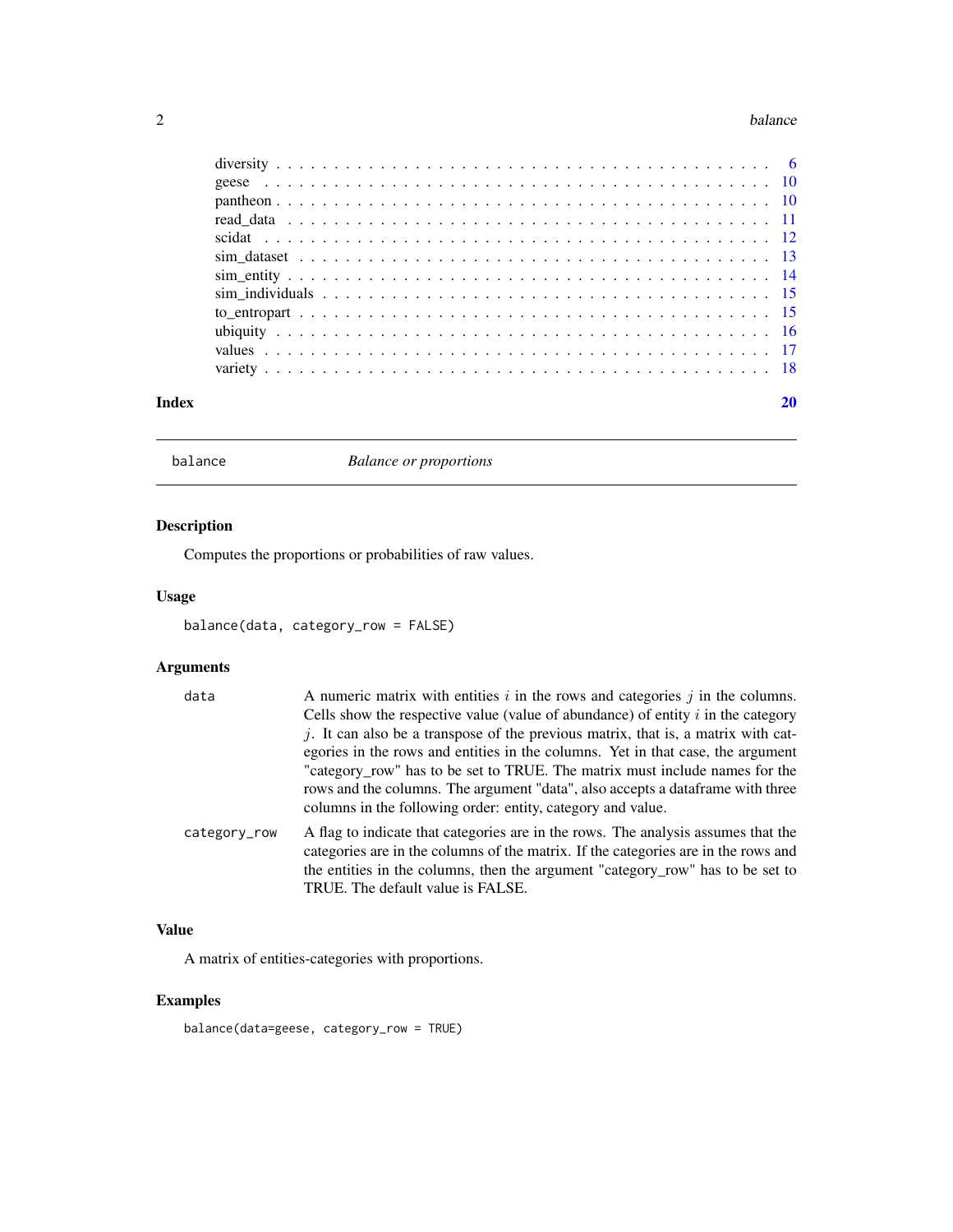<span id="page-2-0"></span>

Computes the sum and the average of distances or disparities between the categories.

#### Usage

```
disparity(data, method = "euclidean", category_row = FALSE)
```
#### Arguments

| data         | A numeric matrix with entities $i$ in the rows and categories $j$ in the columns.<br>Cells show the respective value (value of abundance) of entity $i$ in the category<br>$j$ . It can also be a transpose of the previous matrix, that is, a matrix with cat-<br>egories in the rows and entities in the columns. Yet in that case, the argument<br>"category_row" has to be set to TRUE. The matrix must include names for the<br>rows and the columns. The argument "data", also accepts a dataframe with three<br>columns in the following order: entity, category and value. |
|--------------|------------------------------------------------------------------------------------------------------------------------------------------------------------------------------------------------------------------------------------------------------------------------------------------------------------------------------------------------------------------------------------------------------------------------------------------------------------------------------------------------------------------------------------------------------------------------------------|
| method       | A distance or dissimilarity method available in "proxy" package as for example<br>"Euclidean", "Kullback" or "Canberra". This argument also accepts a similarity<br>method available in the "proxy" package, as for example: "cosine", "correlation"<br>or "Jaccard" among others. In the latter case, a correspondent transformation to<br>a dissimilarity measure will be retrieved. A list of available methods can be<br>queried by using the function pr_DB. e.g. summary(pr_DB). The default value<br>is Euclidean distance.                                                 |
| category_row | A flag to indicate that categories are in the rows. The analysis assumes that the<br>categories are in the columns of the matrix. If the categories are in the rows and<br>the entities in the columns, then the argument "category_row" has to be set to<br>TRUE. The default value is FALSE.                                                                                                                                                                                                                                                                                     |

#### Value

A data frame with disparity measures for each entity in the dataset. Both the sum of disparities and the average of disparities are computed.

```
data(pantheon)
disparity(data= pantheon)
disparity(data = pantheon, method='Canberra')
#For scientific publications
#Same disparities, since all countries authored all entities
disparity(scidat)
disparity(data= scidat, method='cosine')
#Creating differences by measuring Revealed Compartive Advantages
```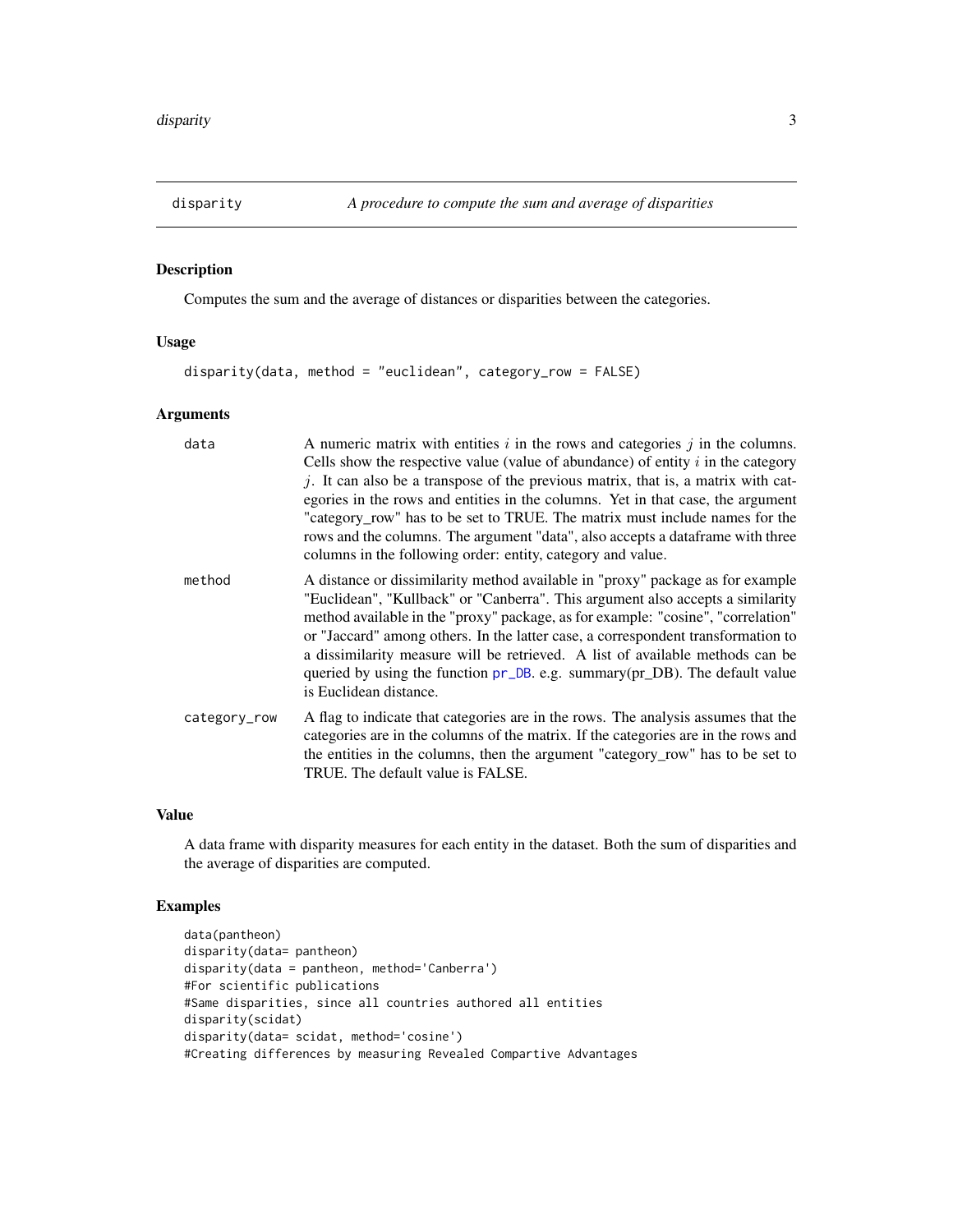```
disparity(values(scidat, norm='rca', filter=1))
#Activity Index for scientometrics
disparity(values(scidat, norm='ai', filter=0), method='cosine')
#Using binarization of values and a binary metric for dissimilarities.
disparity(values(scidat, norm='ai', filter=0, binary=TRUE), method='jaccard')
```
dis\_categories *A procedure to create a disparity matrix between categories.*

#### Description

Takes a data frame or a matrix to create a disparity matrix

#### Usage

```
dis_categories(data, method = "euclidean", category_row = FALSE)
```
#### Arguments

| data         | A numeric matrix with entities $i$ in the rows and categories $j$ in the columns.<br>Cells show the respective value (value of abundance) of entity $i$ in the category<br>j. It can also be a transpose of the previous matrix, that is, a matrix with cat-<br>egories in the rows and entities in the columns. Yet in that case, the argument<br>"category_row" has to be set to TRUE. The matrix must include names for the<br>rows and the columns. The argument "data", also accepts a dataframe with three<br>columns in the following order: entity, category and value. |
|--------------|---------------------------------------------------------------------------------------------------------------------------------------------------------------------------------------------------------------------------------------------------------------------------------------------------------------------------------------------------------------------------------------------------------------------------------------------------------------------------------------------------------------------------------------------------------------------------------|
| method       | A distance or dissimilarity method available in "proxy" package as for example<br>"Euclidean", "Kullback" or "Canberra". This argument also accepts a similarity<br>method available in the "proxy" package, as for example: "cosine", "correlation"<br>or "Jaccard" among others. In the latter case, a correspondent transformation to<br>a dissimilarity measure will be retrieved. A list of available methods can be<br>queried by using the function pr_DB. e.g. summary(pr_DB). The default value<br>is Euclidean distance.                                              |
| category_row | A flag to indicate that categories are in the rows. The analysis assumes that the<br>categories are in the columns of the matrix. If the categories are in the rows and<br>the entities in the columns, then the argument "category_row" has to be set to<br>TRUE. The default value is FALSE.                                                                                                                                                                                                                                                                                  |

#### Value

A distance or dissimilarity square matrix

#### Examples

Xdis <- dis\_categories(pantheon)

<span id="page-3-0"></span>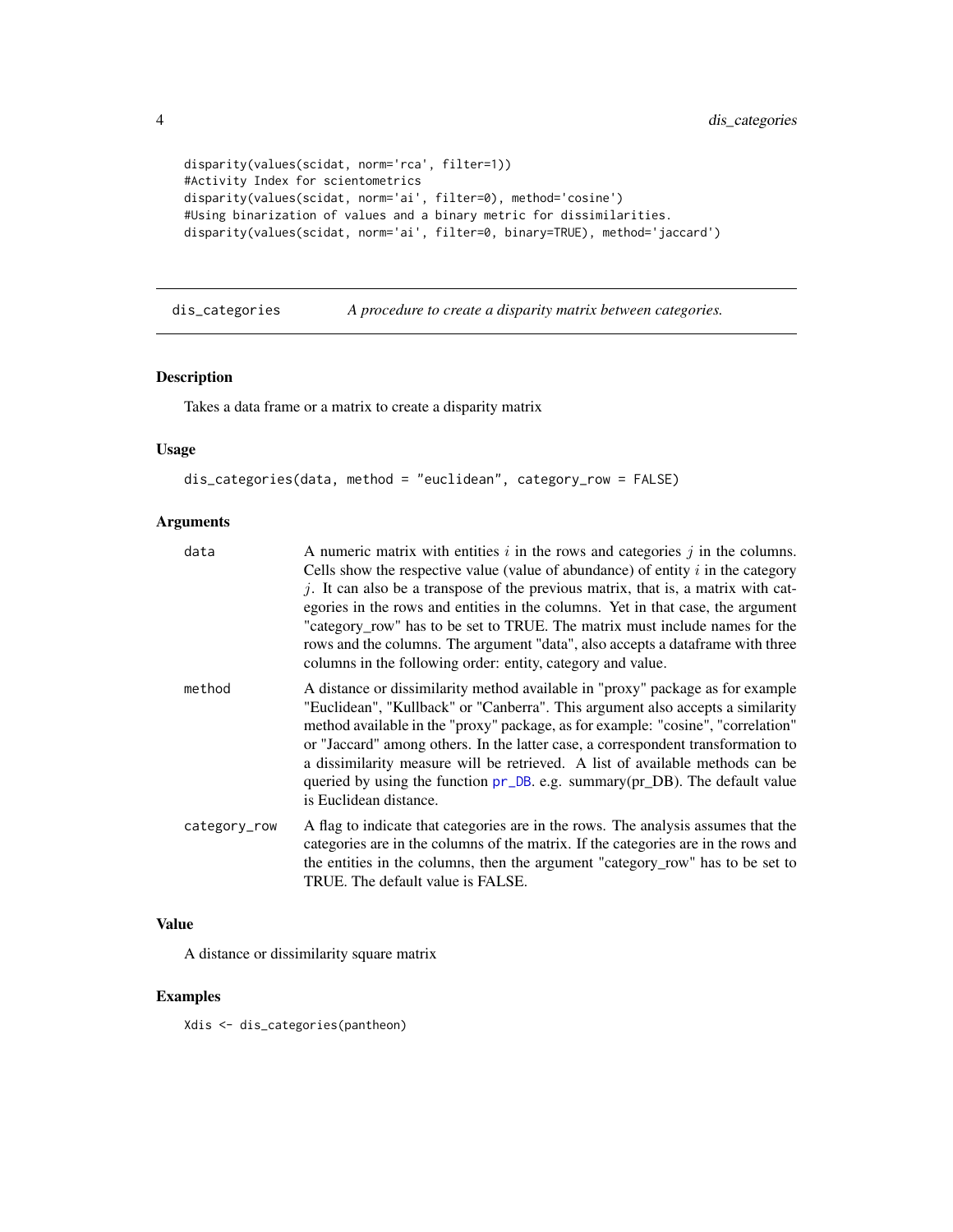<span id="page-4-0"></span>

Takes a data frame or a matrix to create a disparity matrix

#### Usage

```
dis_entities(data, method = "euclidean", category_row = FALSE)
```
# Arguments

| data         | A numeric matrix with entities $i$ in the rows and categories $j$ in the columns.<br>Cells show the respective value (value of abundance) of entity $i$ in the category<br>j. It can also be a transpose of the previous matrix, that is, a matrix with cat-<br>egories in the rows and entities in the columns. Yet in that case, the argument<br>"category_row" has to be set to TRUE. The matrix must include names for the<br>rows and the columns. The argument "data", also accepts a dataframe with three<br>columns in the following order: entity, category and value. |
|--------------|---------------------------------------------------------------------------------------------------------------------------------------------------------------------------------------------------------------------------------------------------------------------------------------------------------------------------------------------------------------------------------------------------------------------------------------------------------------------------------------------------------------------------------------------------------------------------------|
| method       | A distance or dissimilarity method available in "proxy" package as for example<br>"Euclidean", "Kullback" or "Canberra". This argument also accepts a similarity<br>method available in the "proxy" package, as for example: "cosine", "correlation"<br>or "Jaccard" among others. In the latter case, a correspondent transformation to<br>a dissimilarity measure will be retrieved. A list of available methods can be<br>queried by using the function pr_DB. e.g. summary(pr_DB). The default value<br>is Euclidean distance.                                              |
| category_row | A flag to indicate that categories are in the rows. The analysis assumes that the<br>categories are in the columns of the matrix. If the categories are in the rows and<br>the entities in the columns, then the argument "category_row" has to be set to<br>TRUE. The default value is FALSE.                                                                                                                                                                                                                                                                                  |

#### Value

A distance or dissimilarity square matrix

```
Xdis <- dis_entities(pantheon)
#for science dataset
dis_entities(scidat, method='cosine')
```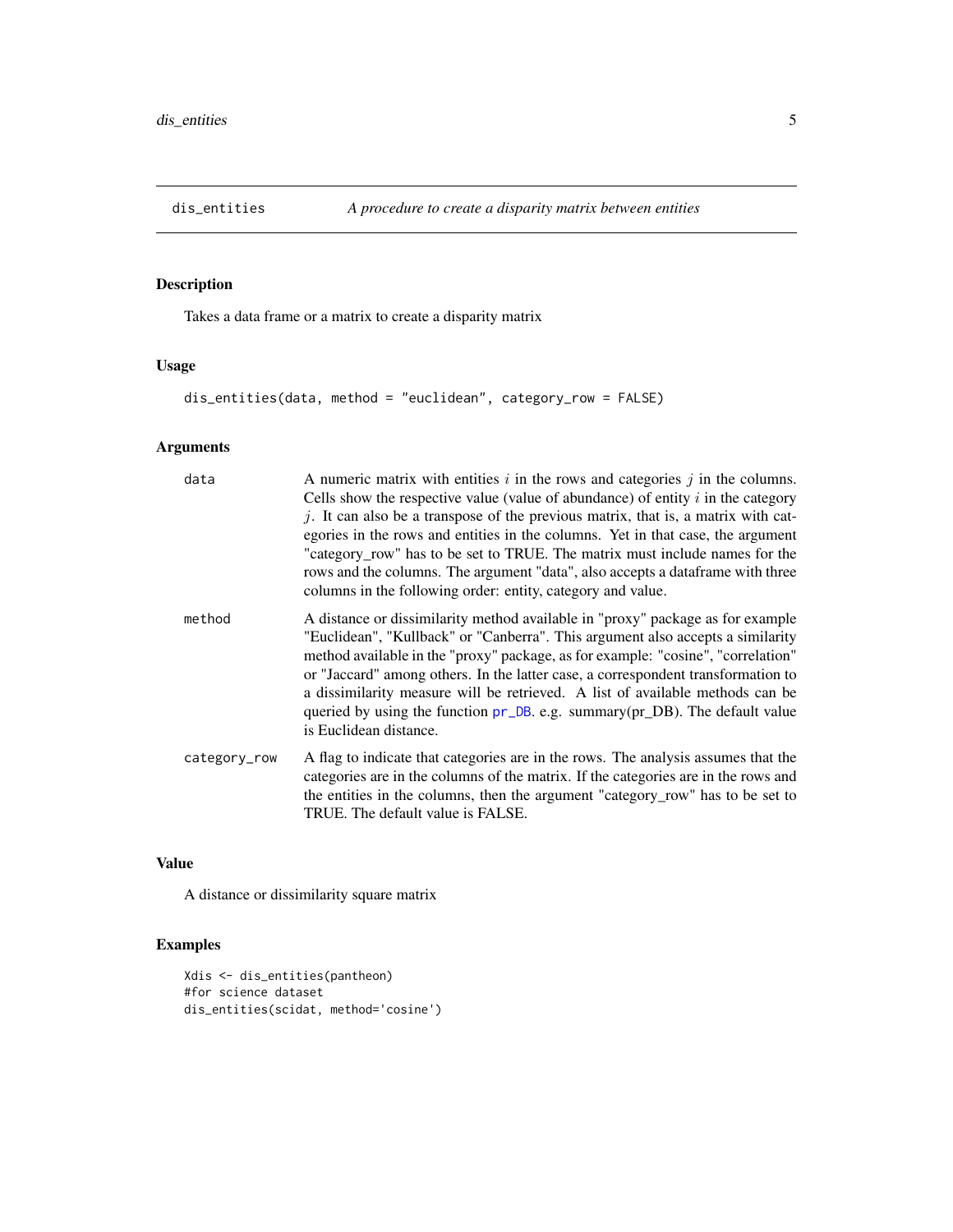<span id="page-5-0"></span>

The package diverse allows the user to compute the most common measures of diversity.

#### Details

The main function of the **diverse** package is [diversity](#page-5-1). Other functions are useful according to user needs, as [variety](#page-17-1) to compute simple variety-richness or [balance](#page-1-1) to compute measures related to balance. Also values and normalized values are accesible by using the function [values](#page-16-1).

<span id="page-5-1"></span>diversity Main *function to compute diversity measures*

#### Description

Main function of the package. The diversity function computes diversity measures for a dataset with entities, categories and values.

#### Usage

```
diversity(data, type = "all", category_row = FALSE, dis = NULL,
 method = "euclidean", q = 0, alpha = 1, beta = 1, base = exp(1))
```
#### Arguments

| data         | A numeric matrix with entities $i$ in the rows and categories $j$ in the columns.<br>Cells show the respective value (value of abundance) of entity $i$ in the category<br>j. It can also be a transpose of the previous matrix, that is, a matrix with cat-<br>egories in the rows and entities in the columns. Yet in that case, the argument<br>"category_row" has to be set to TRUE. The matrix must include names for the                                                                                        |
|--------------|-----------------------------------------------------------------------------------------------------------------------------------------------------------------------------------------------------------------------------------------------------------------------------------------------------------------------------------------------------------------------------------------------------------------------------------------------------------------------------------------------------------------------|
|              | rows and the columns. The argument "data", also accepts a dataframe with three<br>columns in the following order: entity, category and value.                                                                                                                                                                                                                                                                                                                                                                         |
| type         | A string or a vector of strings of nemonic strings referencing to the available<br>diversity measures. The available measures are: "variety", (Shannon) "entropy",<br>"blau", "gini-simpson", "simpson", "hill-numbers", "herfindahl-hirschman", "berger-<br>parker", "renyi", (Pielou) "evenness", "rao", "rao-stirling". A list of short mnemon-<br>ics for each measure: "v", "e", "gs", "s", "td", "hh", "bp", "re", "ev", "r", and "rs".<br>The default for type is "all" which computes all available formulas. |
| category_row | A flag to indicate that categories are in the rows. The analysis assumes that the<br>categories are in the columns of the matrix. If the categories are in the rows and<br>the entities in the columns, then the argument "category_row" has to be set to<br>TRUE. The default value is FALSE.                                                                                                                                                                                                                        |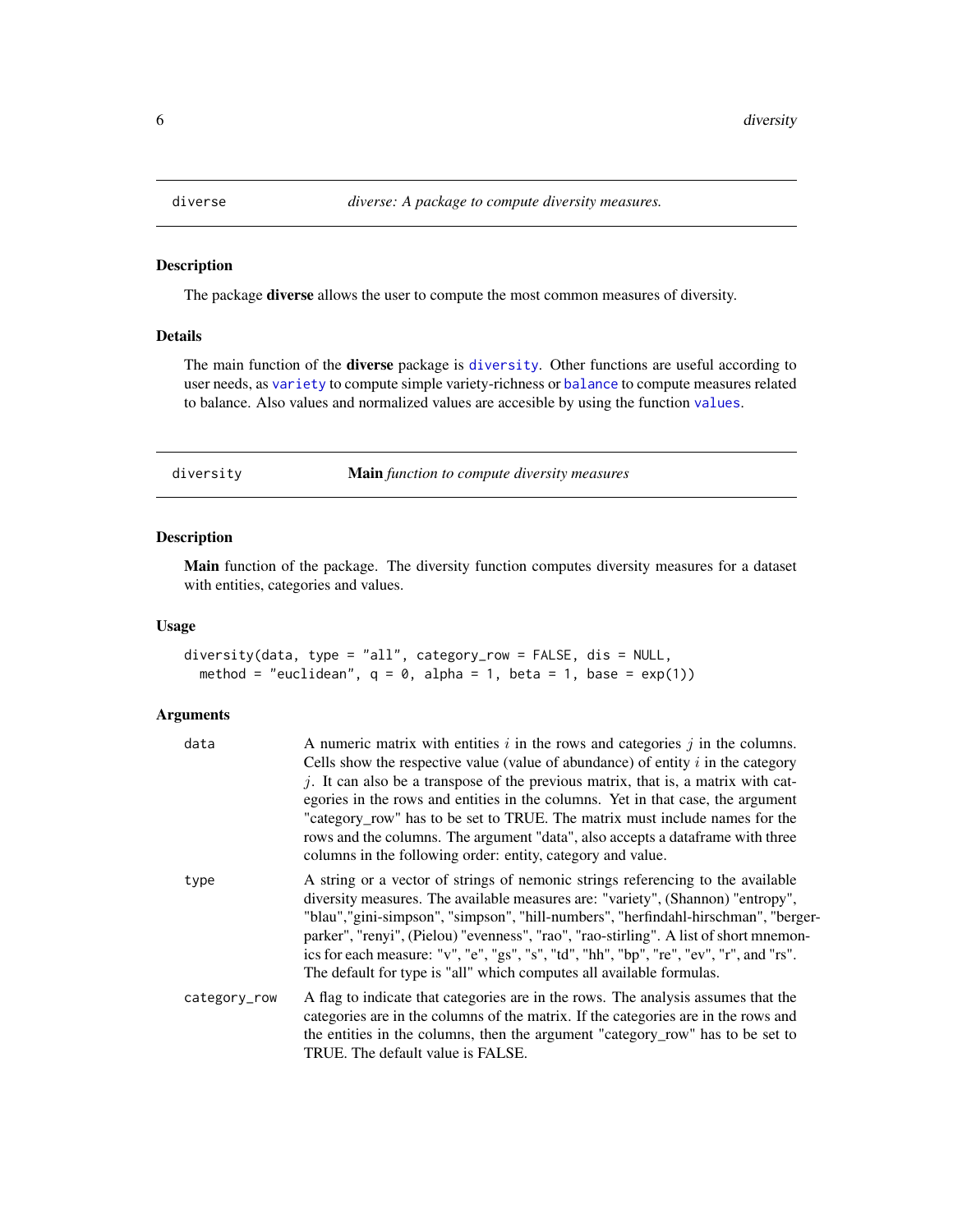#### <span id="page-6-0"></span>diversity that the contract of the contract of the contract of the contract of the contract of the contract of the contract of the contract of the contract of the contract of the contract of the contract of the contract of

| dis    | Optional square matrix of distances or dissimilarities between categories. It<br>allows the user to provide her own matrix of dissimilarities between categories.<br>The category names have to be both in the rows and in the columns, and these<br>must be the exact same names used by the categories in the argument "data".<br>Only the upper triangle will be used. If the argument "dis" is not defined, and<br>the user requires a measure that uses disparities (e.g. Rao), then a matrix of<br>disparities is computed internally using the method defined by the argument<br>'method'. The default value is NULL.                                                                                                                                                                                                                                                              |
|--------|-------------------------------------------------------------------------------------------------------------------------------------------------------------------------------------------------------------------------------------------------------------------------------------------------------------------------------------------------------------------------------------------------------------------------------------------------------------------------------------------------------------------------------------------------------------------------------------------------------------------------------------------------------------------------------------------------------------------------------------------------------------------------------------------------------------------------------------------------------------------------------------------|
| method | The "rao-stirling" and "rao"-diversity indices use a disparity function to mea-<br>sure the distance between objects. If the user does not provide a matrix with<br>disparities by using the argument 'dis', then a matrix of disparities is computed<br>using the method specified in this argument (method). Possible values for this<br>argument are distance or dissimilarity methods available in "proxy" package as<br>for example "Euclidean", "Kullback" or "Canberra". This argument also accepts<br>a similarity method available in the "proxy" package, as for example: "cosine",<br>"correlation" or "Jaccard" among others. In the latter case, a correspondent<br>transformation to a dissimilarity measure will be retrieved. A list of available<br>methods can be queried by using the function pr_DB. e.g. summary(pr_DB).<br>The default value is Euclidean distance. |
| q      | The parameter used for the hill numbers. This argument is also used for the<br>Renyi entropy and HCDT entropy. The default value is 0.                                                                                                                                                                                                                                                                                                                                                                                                                                                                                                                                                                                                                                                                                                                                                    |
| alpha  | Parameter for Rao-Stirling diversity. The default value is 1.                                                                                                                                                                                                                                                                                                                                                                                                                                                                                                                                                                                                                                                                                                                                                                                                                             |
| beta   | Parameter for Rao-Stirling diversity. The default value is 1.                                                                                                                                                                                                                                                                                                                                                                                                                                                                                                                                                                                                                                                                                                                                                                                                                             |
| base   | Base of the logarithm. Used in Entropy calculations. The default value is $exp(1)$ .                                                                                                                                                                                                                                                                                                                                                                                                                                                                                                                                                                                                                                                                                                                                                                                                      |

#### Details

.

Notation used in the following formulas:  $N$ , category count;  $p_i$ , proportion of entity comprises category i;  $d_{ij}$ , disparity between i and j; q, $\alpha$  and  $\beta$ , arguments.

The available diversity measures included in the package are listed above. The titles of the formulas are the possible mnemonic values that the argument "type" might take to compute that formula (i.e. diversity(data, type='variety') or diversity(data, type='v'):

variety, v: Category counts per entity [MacArthur 1965]

$$
\sum_i (p_i^0)
$$

entropy, e: Shannon entropy per entity [Shannon 1948]

$$
-\sum_i (p_i \log p_i)
$$

Herfindahl-Hirschman, hh, hhi: The Herfindahl-Hirschman Index used in economy to measure the concentration of markets.

$$
\sum_i (p_i^2)
$$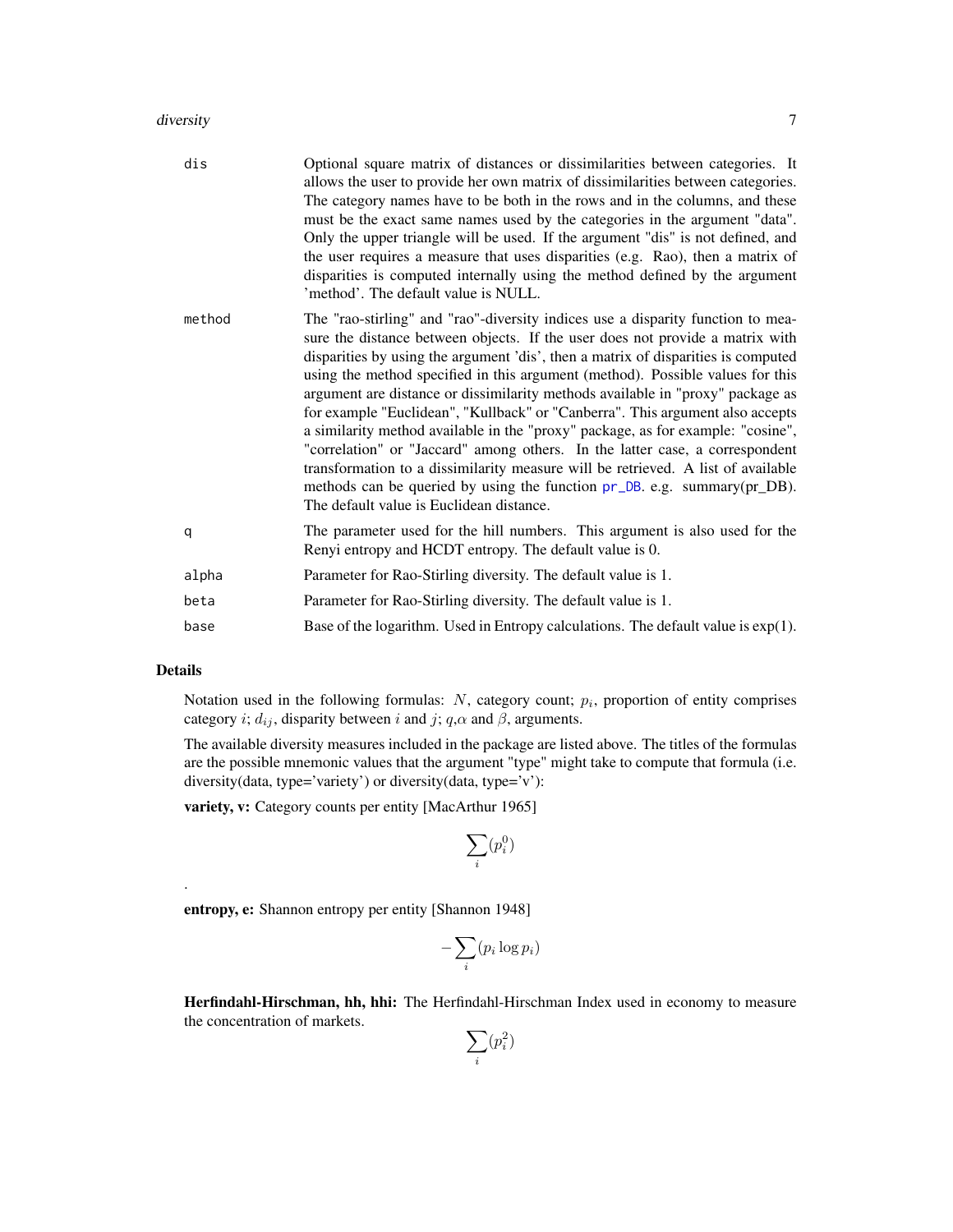gini-simpson, gs: Gini-Simpson index per object [Gini 1912]. This measure is also known as the Gibbs-Martin index or the Blau index in sociology, psychology and management studies.

$$
1-\sum_i(p_i^2)
$$

simpson, s: Simpson index per entity [Simpson 1949].

$$
D = \sum_{i} n_i (n_i - 1) / N(N - 1)
$$

When this measure is required, then also associated variations Simpson's Index of Diversity  $1 - D$ and the Reciprocal Simpson  $1/D$  will be computed.

hill-numbers, td,hn: Hill Numbers [Hill 1973]. This measure is q parameterized. When  $q = 1$ , it results in the exponential of Shannon Entropy. Default for  $q$  is 0, this is the variety or richness.

$$
(\sum_i p_i^q)^{1/(1-q)}
$$

**berger-parker, bp:** Berger-Parker index is equals to the maximum  $p_i$  value in the entity, i.e. the proportional abundance of the most abundant type. When this measure is required, the reciprocal measure is also computed.

renyi, re: Renyi entropy per object. This measure is a generalization of the Shannon entropy parameterized by q. It corresponds to the logarithm of the hill numbers. The default value for  $q$  is 0.

$$
(1-q)^{-1}\log(\sum_i p_i^q)
$$

evenness, ev: Pielou evenness per object across categories [Pielou, 1969]. It is based in Shannon Entropy

$$
-\sum_i (p_i \log p_i) / \log v
$$

rao: Rao diversity.

$$
\sum_{ij} d_{ij} p_i p_j
$$

rao-stirling, rs: Rao-Stirling diversity per object across categories [Stirling, 2007]. Default values are  $\alpha = 1$  and  $\beta = 1$ . For the pairwise disparities the measure allows to consider the Jaccard Index, Euclidean distances, Cosine Similarity among others.

$$
\sum_{ij} d_{ij}{}^{\alpha} (p_i p_j)^{\beta}
$$

Value

A data frame with diversity measures as columns for each entity.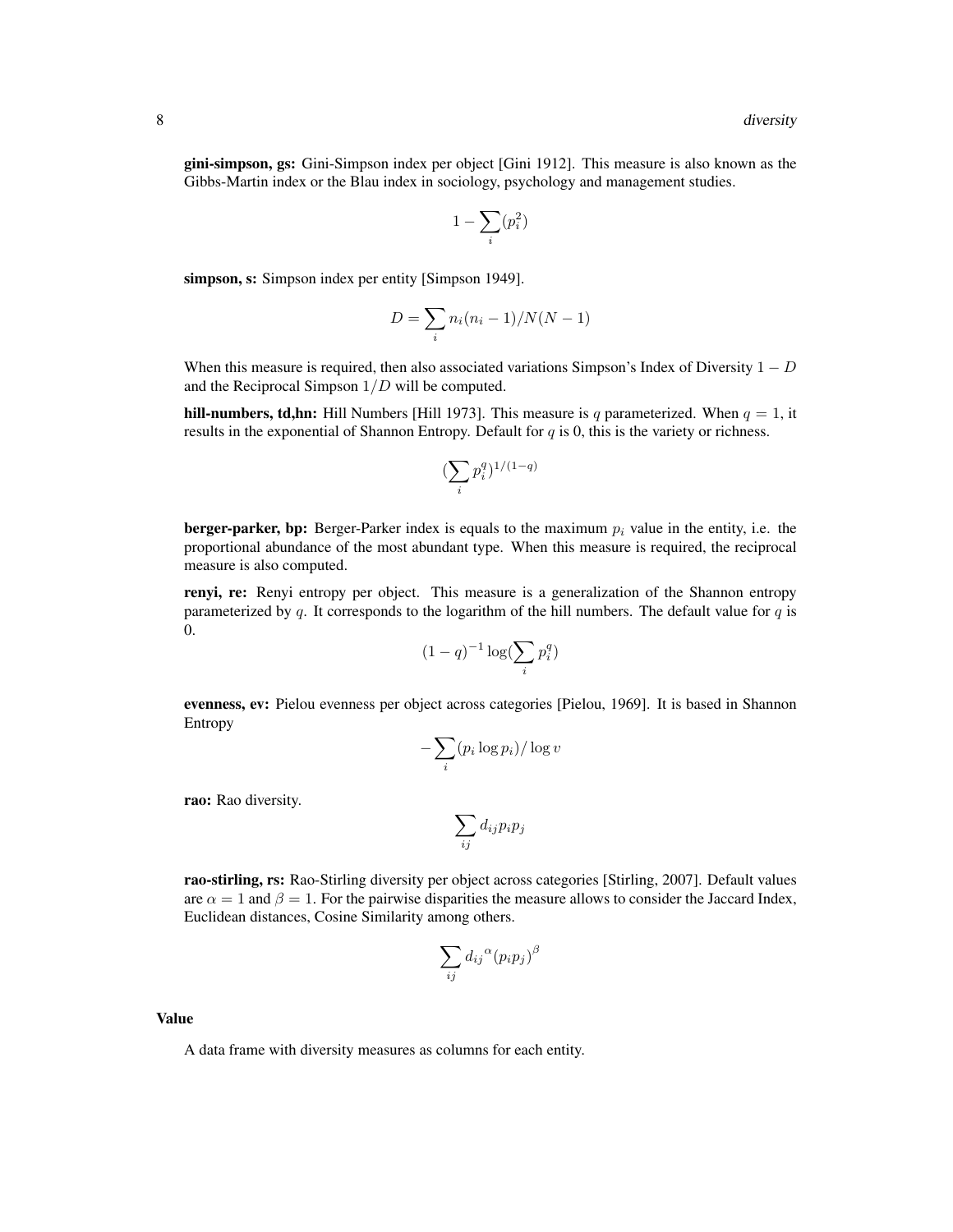#### diversity that the contract of the contract of the contract of the contract of the contract of the contract of the contract of the contract of the contract of the contract of the contract of the contract of the contract of

#### References

Gini, C. (1912). "Italian: Variabilita e mutabilita" 'Variability and Mutability', Memorie di metodologica statistica.

Hill, M. (1973). "Diversity and evenness: a unifying notation and its consequences". Ecology 54: 427-432.

MacArthur, R. (1965). "Patterns of Species Diversity". Biology Reviews 40: 510-533.

Pielou, E. (1969). "An Introduction to Mathematical Ecology". Wiley.

Shannon, C. (1948). "A Mathematical Theory of Communication". Bell entity Technical Journal 27 (3): 379-423.

Simpson, A. (1949). "Measurement of Diversity". Nature 163: 41-48.

Stirling, A. (2007). "A General Framework for Analysing Diversity in Science, Technology and Society". Journal of the Royal Society Interface 4: 707-719.

Rafols, I., & Meyer, M. (2009). Diversity and network coherence as indicators of interdisciplinarity: case studies in bionanoscience. Scientometrics, 82(2), 263-287.

Rafols, I. (2014). Knowledge Integration and Diffusion: Measures and Mapping of Diversity and Coherence. In Y. Ding, R. Rousseau, & D. Wolfram (Eds.), Measuring Scholarly Impact (pp. 169- 190). Springer International Publishing.

Chavarro, D., Tang, P., & Rafols, I. (2014). Interdisciplinarity and research on local issues: evidence from a developing country. Research Evaluation, 23(3), 195-209.

```
data(pantheon)
diversity(pantheon)
diversity(pantheon, type='variety')
diversity(geese, type='berger-parker', category_row=TRUE)
#reading csv data matrix
path_to_file <- system.file("extdata", "PantheonMatrix.csv", package = "diverse")
X \leftarrow \text{read_data}(\text{path} = \text{path_to_file})diversity(data=X, type="gini")
diversity(data=X, type="rao-stirling", method="cosine")
diversity(data=X, type="all", method="jaccard")
#reading csv dataframe
path_to_file <- system.file("extdata", "PantheonEdges.csv", package = "diverse")
X \leftarrow \text{read_data}(\text{path} = \text{path_to_file})#hill numbers
diversity(data=X, type="td", q=1)
#rao stirling with differente arguments
diversity(data=X, type="rao-stirling", method="euclidean", alpha=0, beta=1)
#more than one diversity measure
diversity(data=X, type=c('e','ev','bp','s'))
```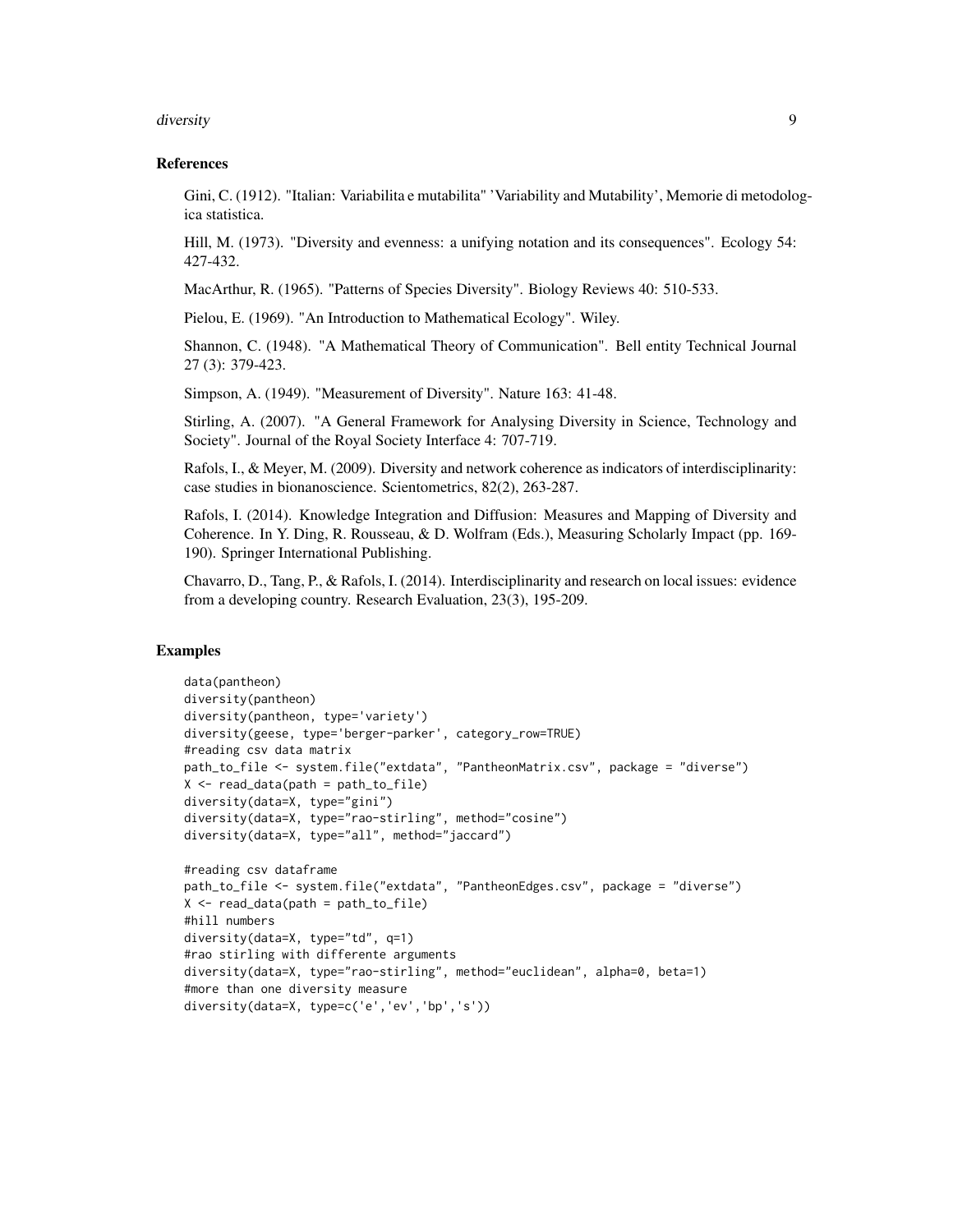<span id="page-9-0"></span>

A matrix of species of geese. The dataset includes the quantity of 4 species of geese observed by year in the Netherlands. The data comes from the Dutch bird protection organisation Sovon.

#### Usage

geese

#### Format

A matrix with the variables:

Columns Year of observation

Rows Species

#### Source

<https://www.sovon.nl/en>

[http://www.compass-project.eu/applets/3/index\\_EN.html](http://www.compass-project.eu/applets/3/index_EN.html)

#### Examples

```
str(geese)
summary(geese)
geese[,"2000"]
geese["Mute Swan",]
```
pantheon *Pantheon dataset*

#### Description

Dataframe of globally famous people according to MIT's Pantheon 1.0. Dataset includes the number of globally famous people for a sample of 10 countries and 53 different occupations. The complete dataset is described in [Yu et al., 2015].

#### Usage

pantheon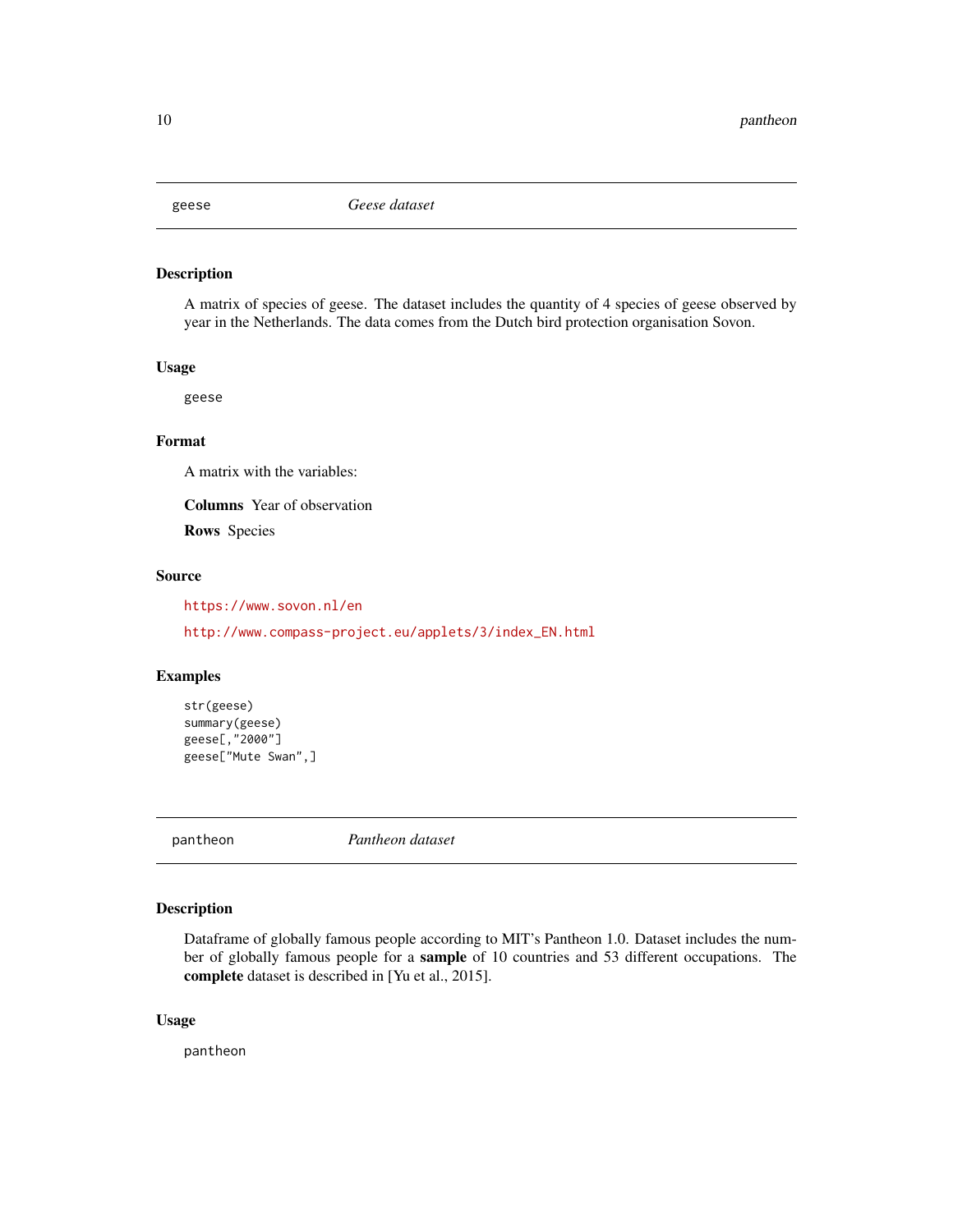<span id="page-10-0"></span>read\_data 11

#### Format

A dataframe with the variables:

Country Name of the country

Occupation Occupation according to the taxonomy of Pantheon

Value Quantity of globally famous people that were born in that country

#### Source

<http://pantheon.media.mit.edu/>

#### References

Yu, A. Z., Ronen, S., Hu, K., Lu, T., & Hidalgo, C. A. (2016). Pantheon 1.0, a manually verified dataset of globally famous biographies. Scientific Data, 3.

#### Examples

```
data(pantheon)
str(pantheon)
summary(pantheon)
pantheon[pantheon$Country=="Chile",]
```
read\_data *A procedure to read data of a data file in formats csv, dta or spss*

#### Description

This function reads a file with data shaped as a matrix or as edges list. Several types of formats are allowed.

#### Usage

```
read_data(path, type = "csv", sep = ",", category_row = FALSE)
```
#### Arguments

| path | A string representing the path to data file. If the data contained in the file is<br>shaped as a matrix, the first column must include the names of the categories. If<br>the data is shaped as edges list, it must contain three columns: Entity, category<br>and value. |
|------|---------------------------------------------------------------------------------------------------------------------------------------------------------------------------------------------------------------------------------------------------------------------------|
| type | It indicates the type of data to be read. This argument facilitates the input of<br>diverse types of data files, such as spss or stata. Possible options are the names<br>of the mentioned software. The default value is csv.                                            |
| sep  | Separator character used in the file to separate columns. Only for CSV file.<br>Default value is comma.                                                                                                                                                                   |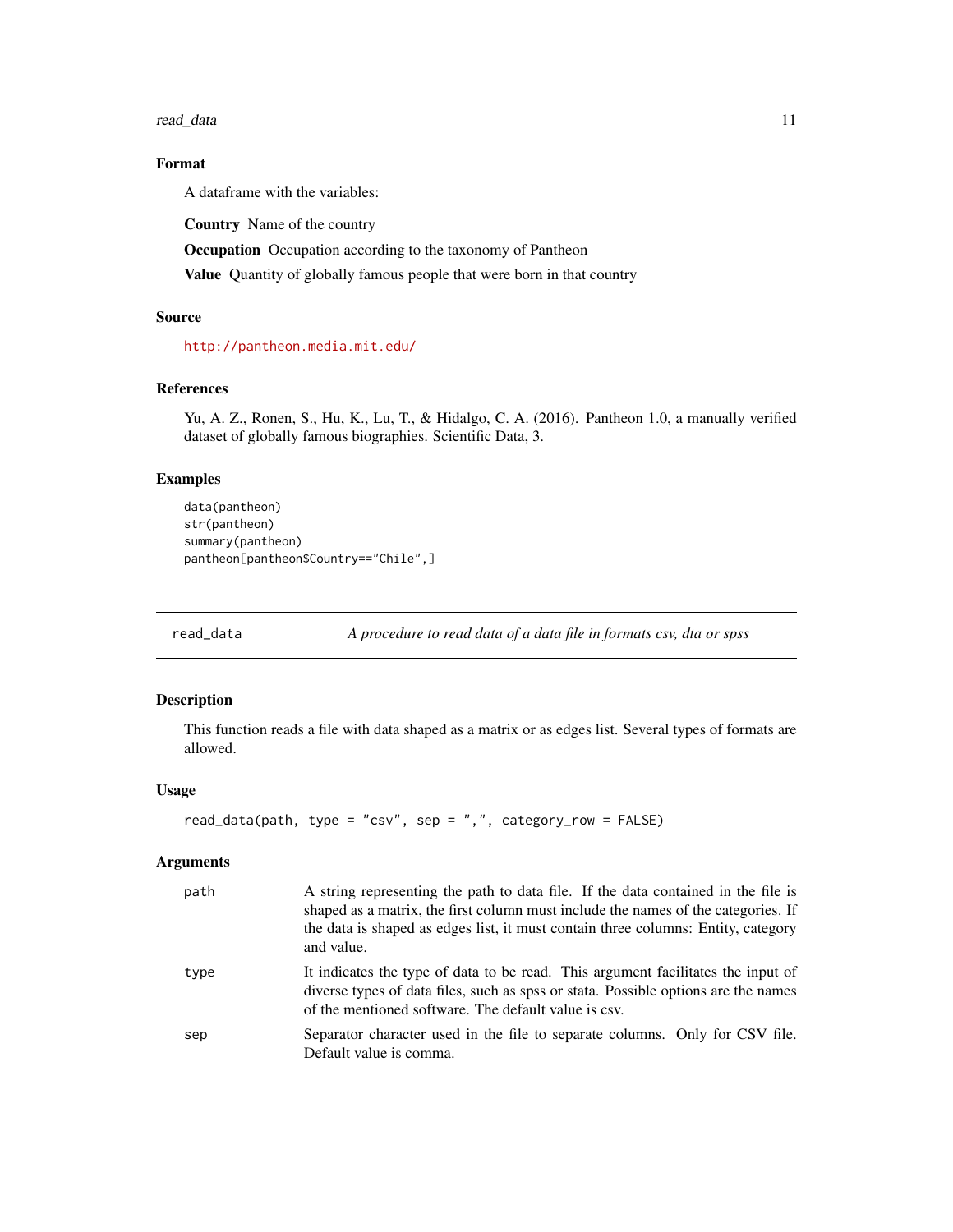<span id="page-11-0"></span>

| category row | A flag to indicate that categories are in the rows. The analysis assumes that the  |
|--------------|------------------------------------------------------------------------------------|
|              | categories are in the columns of the matrix. If the categories are in the rows and |
|              | the entities in the columns, then the argument "category row" has to be set to     |
|              | TRUE. The default value is FALSE.                                                  |

#### Value

A data frame with three columns (entity, category, value).

#### Examples

```
#reading an edges list or panel shape, source data must include three columns
path <- system.file("extdata", "PantheonEdges.csv", package = "diverse")
sep < -","
data <- read_data(path)
#reading a table
path <- system.file("extdata", "PantheonMatrix.csv", package = "diverse")
sep <- ","
data <- read_data(path)
#reading a table which includes the entities in the columns
path <- system.file("extdata", "Geese.csv", package = "diverse")
data <- read_data(path, category_row=TRUE)
```
scidat *Scidat dataset*

#### Description

A matrix of the number of papers authored by 10 countries in 27 areas of science in the year 2013. Data was retrieved and aggregated from SCimago.

#### Usage

scidat

#### Format

A matrix with the variables:

Columns Areas of Science according SCimago

Rows Name of the country

#### Source

Raw data before the aggregation was queried from <http://www.scimagojr.com/> in 2014.

#### References

SCImago. (2007). SJR-SCImago Journal & Country Rank.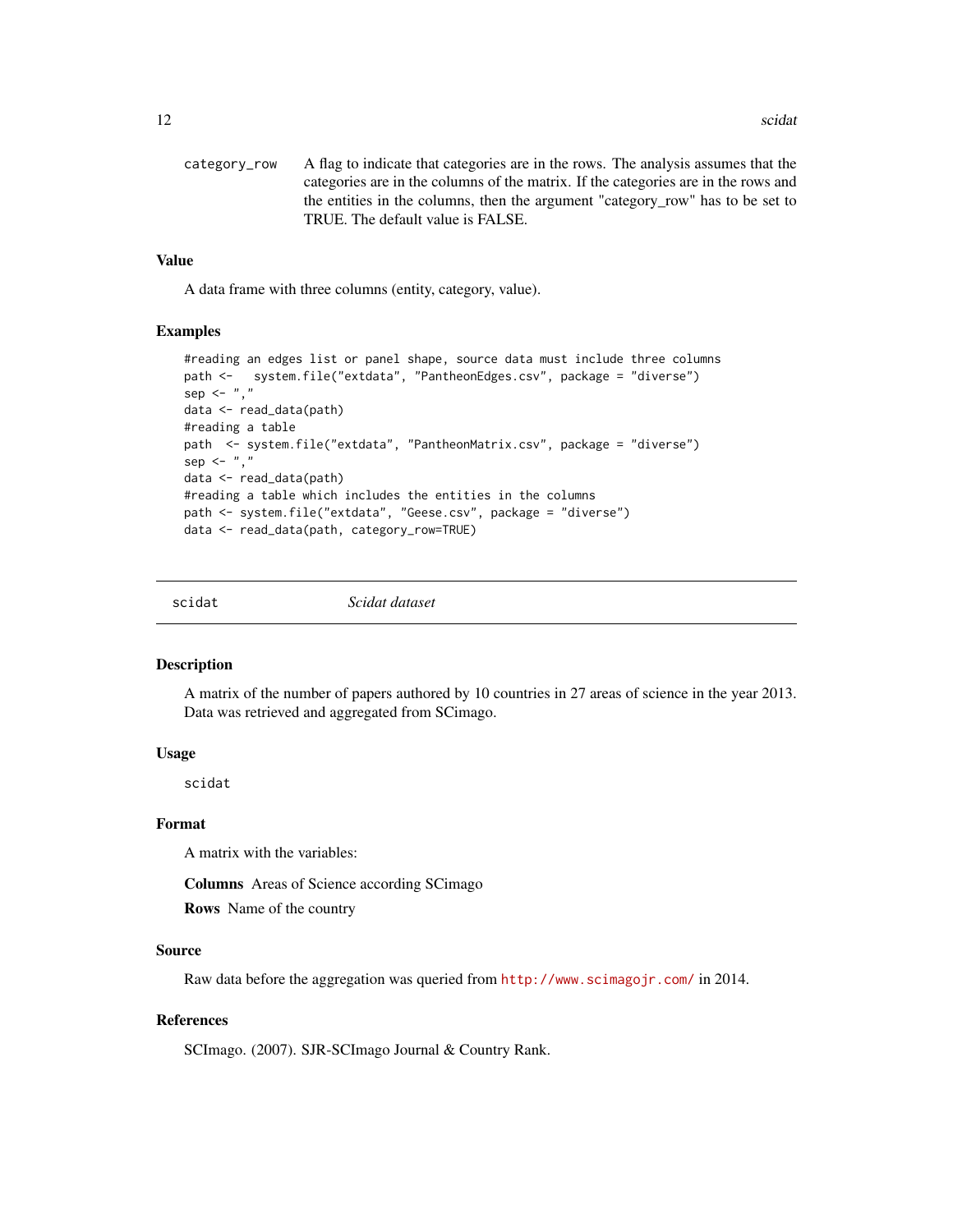#### <span id="page-12-0"></span>sim\_dataset 13

#### Examples

```
str(scidat)
summary(scidat)
scidat["United States",]
scidat[,"Chemistry"]
```
#### sim\_dataset *A procedure to simulate datasets*

#### Description

Simulates a dataset with values of variety for each entity and possible values of abundance.

#### Usage

```
sim_dataset(n_categ, category_prefix = "", entity_prefix = "",
  values = "log-normal", size = -1, mean = 0, sd = 1,
 category_random = FALSE)
```
#### Arguments

| n_categ         | a vector with number of categories for each entity. The number of entities to<br>create is defined by the length of this vector.                                                                                                                                                                                                                                                                                                                      |
|-----------------|-------------------------------------------------------------------------------------------------------------------------------------------------------------------------------------------------------------------------------------------------------------------------------------------------------------------------------------------------------------------------------------------------------------------------------------------------------|
| category_prefix |                                                                                                                                                                                                                                                                                                                                                                                                                                                       |
|                 | a prefix to be used as part of the category label                                                                                                                                                                                                                                                                                                                                                                                                     |
| entity_prefix   | a prefix to be used as part of the entity label                                                                                                                                                                                                                                                                                                                                                                                                       |
| values          | values of abundance. This argument can be both, a distribution name or a vector<br>of integers. The distribution is used to simulate individuals that are aggregated<br>in frequencies or values of abundance. Use 'log-normal' for log normal distri-<br>bution or 'normal' for normal distribution. In the second case, an integer or a<br>vector of integers of possible values of abundance to be used randomly. Default<br>value is 'log-normal' |
| size            | number of individuals. A number or a vector of numbers for each entity. Default<br>value is 7 times variety.                                                                                                                                                                                                                                                                                                                                          |
| mean            | parameter for normal or log-normal distribution. Default value is 0.                                                                                                                                                                                                                                                                                                                                                                                  |
| sd              | parameter for normal or log-normal distribution. Default value is 1.                                                                                                                                                                                                                                                                                                                                                                                  |
| category_random |                                                                                                                                                                                                                                                                                                                                                                                                                                                       |
|                 | boolean argument to determine if categories should be taken randomly (TRUE)<br>or sequentially (FALSE). Default is FALSE                                                                                                                                                                                                                                                                                                                              |

#### Value

A data frame with three columns: entity, category and value of abundance.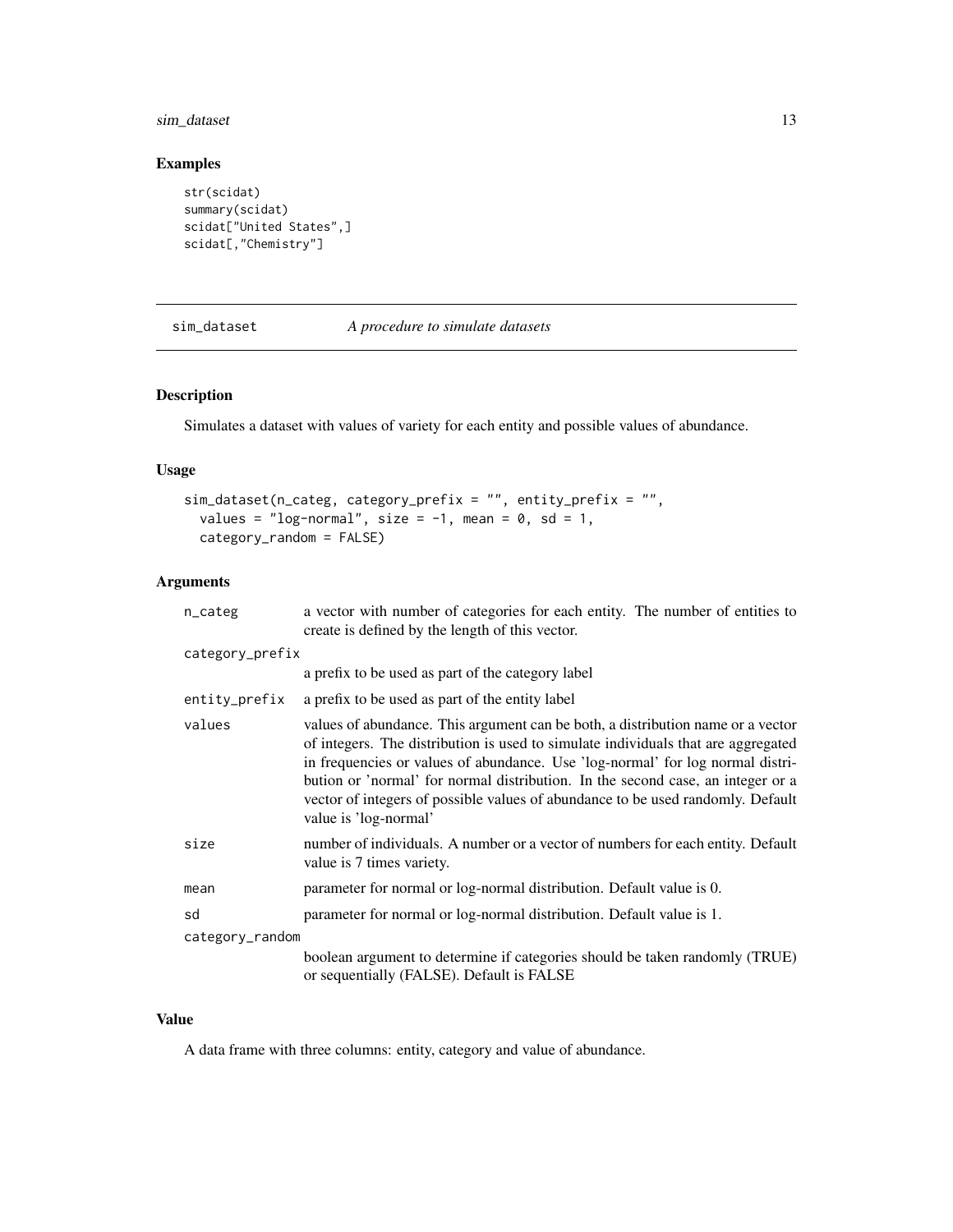#### Examples

```
sim_dataset(n_categ=50, category_prefix='ctg', values=1) #equal value, just one entity
#Several entities with random values
n_entities <- 50
v_n_c <- sample(1:100, size = n_entities, replace=TRUE)
v_v <- sample(10:5000, size= n_entities, replace=TRUE)
d \leq -\sin\theta dataset(n_categ = v_n_c, values= v_v, category_random = TRUE)
```
sim\_entity *A procedure to simulate entities*

#### Description

Simulates an entity with values of abundance for some categories.

#### Usage

```
sim_entity(n_categ, category_prefix = "", values = "log-normal",
  size = -1, mean = 0, sd = 1)
```
#### Arguments

| n_categ         | number of categories                                                                                                                                                                                                                                                                                                                                           |
|-----------------|----------------------------------------------------------------------------------------------------------------------------------------------------------------------------------------------------------------------------------------------------------------------------------------------------------------------------------------------------------------|
| category_prefix |                                                                                                                                                                                                                                                                                                                                                                |
|                 | a prefix to be used as part of the category label                                                                                                                                                                                                                                                                                                              |
| values          | values of abundance. This argument can be both, a distribution name or a vector<br>of integers. The distribution is used to simulate individuals that are aggregated<br>in frequencies or values of abundance. In the second case, an integer or a vector<br>of integers of possible values of abundance to be used randomly. Default value<br>is 'log-normal' |
| size            | number of individuals. Default value is 7 times n_categ.                                                                                                                                                                                                                                                                                                       |
| mean            | parameter for normal or log-normal distribution. Default value is 0.                                                                                                                                                                                                                                                                                           |
| sd              | parameter for normal or log-normal distribution. Default value is 1.                                                                                                                                                                                                                                                                                           |
|                 |                                                                                                                                                                                                                                                                                                                                                                |

#### Value

A data frame with two columns: category and value of abundance.

```
sim_entity(n_categ=50, category_prefix='ctg', values=1) #equal value
#random numbers for values of abundance
sim_entity(n_categ=50, category_prefix='ctg', values=sample(1:100, replace=TRUE))
sim_entity(n_categ=50, category_prefix='ctg', values='log-normal') #equal value
```
<span id="page-13-0"></span>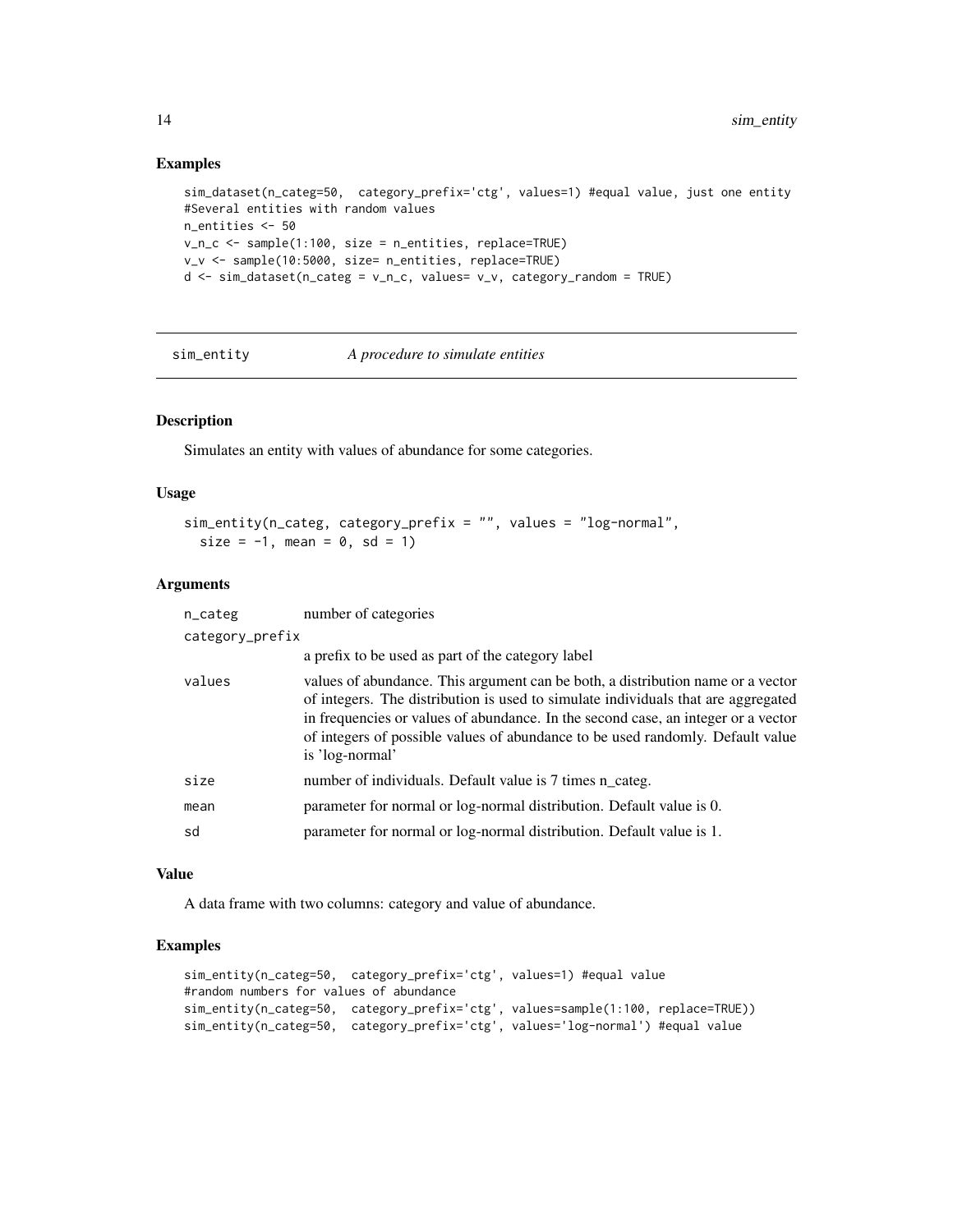<span id="page-14-0"></span>sim\_individuals *A procedure to simulate labeled individuals for one category*

#### Description

Simulates a number of individuals tagged in N different categories, given a distribution such as log normal or normal.

#### Usage

```
sim_individuals(n_categ, size, category_prefix = "", type = "log-normal",
 mean = 0, sd = 1)
```
### Arguments

| n_categ         | number of categories                                                                                                                                                                                           |
|-----------------|----------------------------------------------------------------------------------------------------------------------------------------------------------------------------------------------------------------|
| size            | number of individuals.                                                                                                                                                                                         |
| category_prefix |                                                                                                                                                                                                                |
|                 | a prefix to be used as part of the category label                                                                                                                                                              |
| type            | distribution name. The distribution is used to simulate how individuals are cre-<br>ated. Use 'log-normal' for log normal distribution or 'normal' for normal distri-<br>bution. Default value is 'log-normal' |
| mean            | parameter for normal or log-normal distribution. Default value is 0.                                                                                                                                           |
| sd              | parameter for normal or log-normal distribution. Default value is 1.                                                                                                                                           |
|                 |                                                                                                                                                                                                                |

#### Value

A vector of category labels.

#### Examples

```
sim_individuals(n_categ=50, size=10000, type='log-normal', mean=0.507, sd=1.183)
```

| to_entropart | Transforms data to be used in Entropart package |
|--------------|-------------------------------------------------|
|--------------|-------------------------------------------------|

#### Description

Transform a dataframe used in diverse to values of abundance to be used in Entropart.

#### Usage

to\_entropart(data)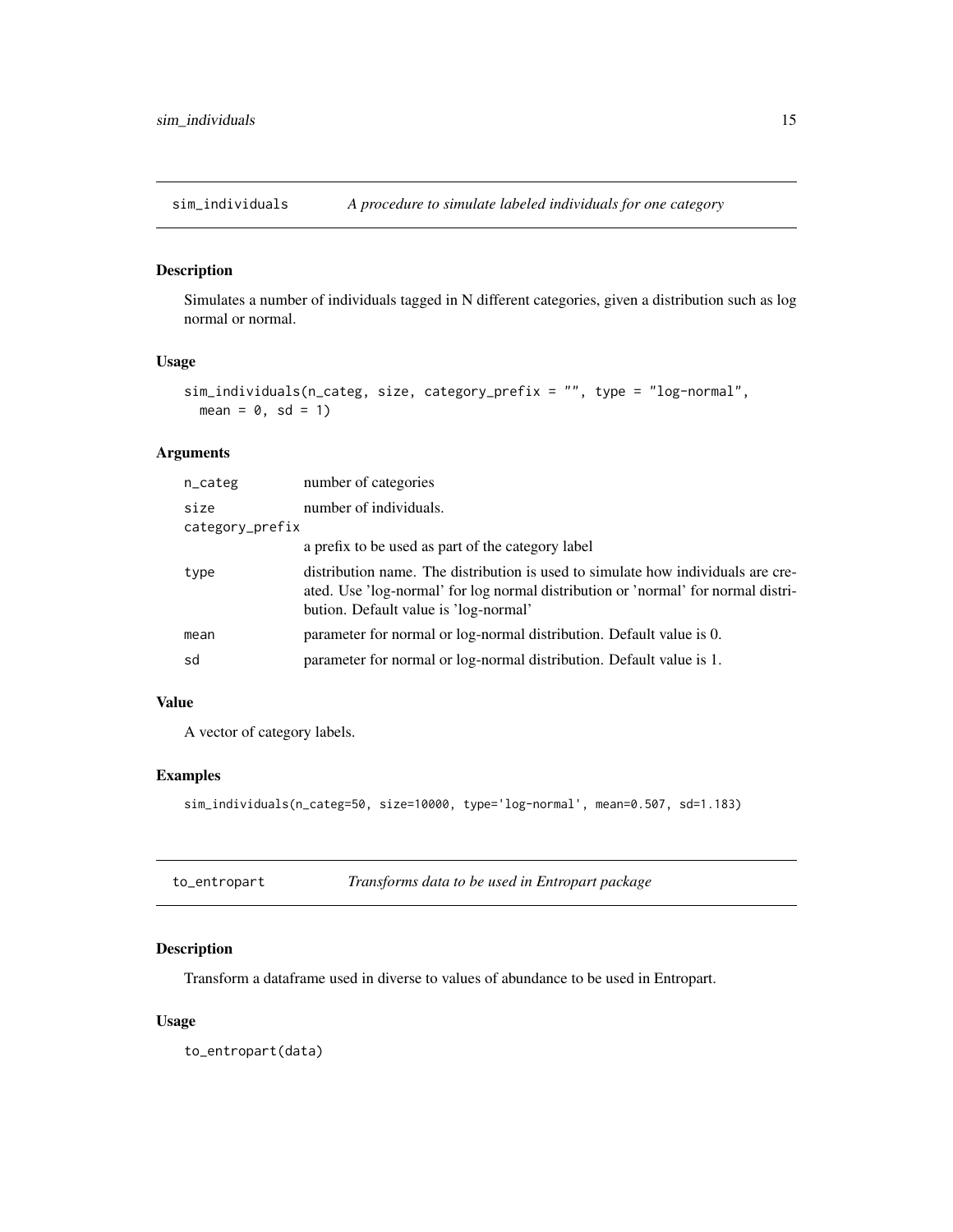#### <span id="page-15-0"></span>Arguments

data a dataframe used in diverse with three columns, entity, category and value of abundance.

#### Value

An object of type matrix of abundance to be used in entropart to create metacommunities.

#### Examples

```
ab <- to_entropart(sim_dataset(c(1,2)))
```
ubiquity *Ubiquity of categories across entities*

#### Description

Computes the ubiquity or the rareness of the categories

#### Usage

ubiquity(data, category\_row = FALSE)

#### Arguments

| data         | A numeric matrix with entities $i$ in the rows and categories $j$ in the columns.                                                                                       |
|--------------|-------------------------------------------------------------------------------------------------------------------------------------------------------------------------|
|              | Cells show the respective value (value of abundance) of entity $i$ in the category                                                                                      |
|              | $j$ . It can also be a transpose of the previous matrix, that is, a matrix with cat-                                                                                    |
|              | egories in the rows and entities in the columns. Yet in that case, the argument                                                                                         |
|              | "category_row" has to be set to TRUE. The matrix must include names for the                                                                                             |
|              | rows and the columns. The argument "data", also accepts a data frame with three                                                                                         |
|              | columns in the following order: entity, category and value.                                                                                                             |
| category_row | A flag to indicate that categories are in the rows. The analysis assumes that the<br>categories are in the columns of the matrix. If the categories are in the rows and |
|              | the entities in the columns, then the argument "category_row" has to be set to                                                                                          |

TRUE. The default value is FALSE.

#### Value

A dataframe with values of number of entities where the category is present. Ordered in decreasing order.

#### Examples

ub <- ubiquity(data=pantheon)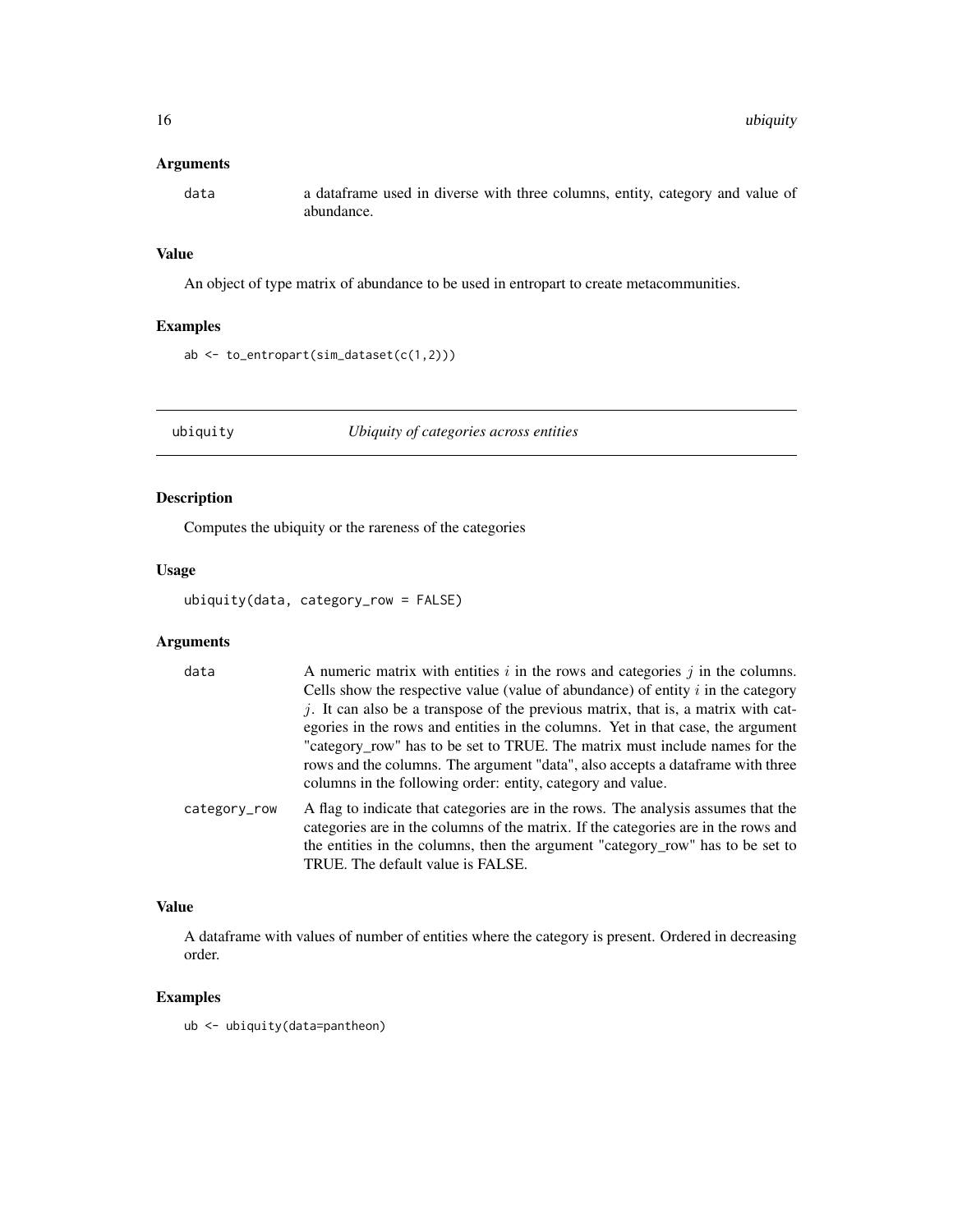<span id="page-16-1"></span><span id="page-16-0"></span>values *Pre-process the raw data*

#### Description

Allows to filter, binarize and/or normalize raw data. Also filter and binarization is available.

#### Usage

```
values(data, category_row = FALSE, norm = NULL, filter = NULL,
 binary = FALSE)
```
#### Arguments

| data         | A numeric matrix with entities $i$ in the rows and categories $j$ in the columns.<br>Cells show the respective value (value of abundance) of entity $i$ in the category<br>$j$ . It can also be a transpose of the previous matrix, that is, a matrix with cat-<br>egories in the rows and entities in the columns. Yet in that case, the argument<br>"category_row" has to be set to TRUE. The matrix must include names for the<br>rows and the columns. The argument "data", also accepts a dataframe with three<br>columns in the following order: entity, category and value. |
|--------------|------------------------------------------------------------------------------------------------------------------------------------------------------------------------------------------------------------------------------------------------------------------------------------------------------------------------------------------------------------------------------------------------------------------------------------------------------------------------------------------------------------------------------------------------------------------------------------|
| category_row | A flag to indicate that categories are in the rows. The analysis assumes that the<br>categories are in the columns of the matrix. If the categories are in the rows and<br>the entities in the columns, then the argument "category_row" has to be set to<br>TRUE. The default value is FALSE.                                                                                                                                                                                                                                                                                     |
| norm         | Methods to compute normalized values. Possible values are 'p', 'proportions',<br>'rca', 'rca_norm' and 'ai'. RCA refers to Revealed Comparative Advantages<br>[Balassa 1986], rca_norm normalizes the RCAs between -1 and with 1, ai refers<br>to the Activity Index.                                                                                                                                                                                                                                                                                                              |
| filter       | A threshold below which values are replaced with NA.                                                                                                                                                                                                                                                                                                                                                                                                                                                                                                                               |
| binary       | A boolean value to indicate if values distinct from NA are replaced with 1.                                                                                                                                                                                                                                                                                                                                                                                                                                                                                                        |
|              |                                                                                                                                                                                                                                                                                                                                                                                                                                                                                                                                                                                    |

#### Details

If the three arguments 'norm', 'filter' and 'binary' are used, then the same sequential order is applied in the calculations.

### Value

A matrix with the raw, normalized, filtered and\/or binarized data.

#### References

Balassa, B. (1986). Comparative advantage in manufactured goods: a reappraisal. The Review of Economics and Statistics, 315-319.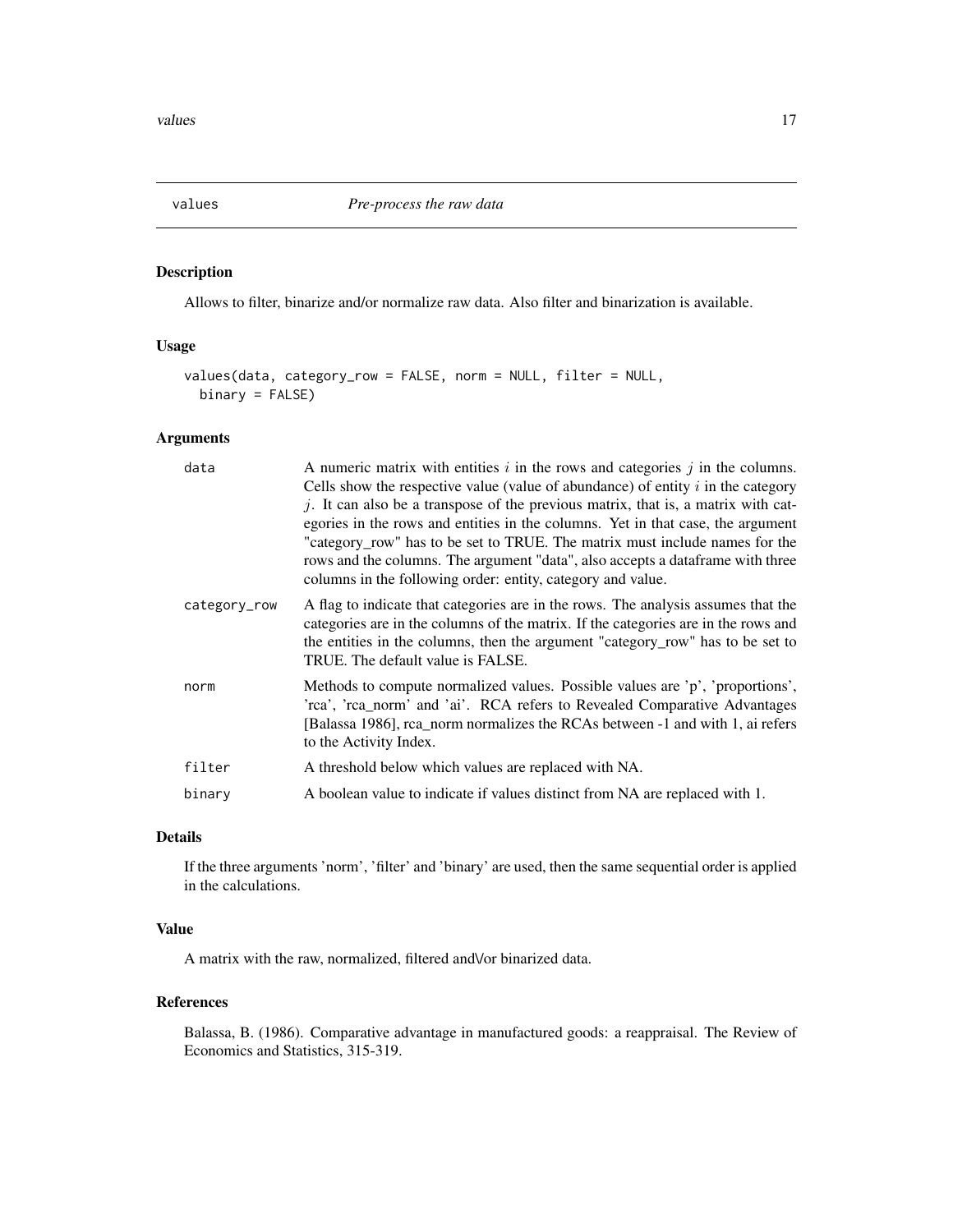18 variety

### Examples

```
#raw values
values(data=pantheon)
values(data = scidat)
#proportions
values(data = scidat, norm='p')
#revealed comparative advantages
values(data = scidat, norm='rca')
values(data = scidat, norm='rca', filter=1)
values(data = scidat, norm='rca', filter=1, binary=TRUE)
```
<span id="page-17-1"></span>variety *Variety or Richness*

# Description

Computes the variety (number of distinct types) or simple diversity of an entity. It is also known as richness.

#### Usage

```
variety(data, sort = TRUE, decreasing = TRUE, category_row = FALSE)
```
#### Arguments

| data         | A numeric matrix with entities $i$ in the rows and categories $j$ in the columns.<br>Cells show the respective value (value of abundance) of entity $i$ in the category<br>j. It can also be a transpose of the previous matrix, that is, a matrix with cat-<br>egories in the rows and entities in the columns. Yet in that case, the argument<br>"category_row" has to be set to TRUE. The matrix must include names for the<br>rows and the columns. The argument "data", also accepts a data frame with three<br>columns in the following order: entity, category and value. |
|--------------|----------------------------------------------------------------------------------------------------------------------------------------------------------------------------------------------------------------------------------------------------------------------------------------------------------------------------------------------------------------------------------------------------------------------------------------------------------------------------------------------------------------------------------------------------------------------------------|
| sort         | Indicates whether results should be ordered or not. Define it to FALSE to avoid<br>ordering.                                                                                                                                                                                                                                                                                                                                                                                                                                                                                     |
| decreasing   | If argument "sort" is set to TRUE, this argument indicates descending order. The<br>default value is TRUE.                                                                                                                                                                                                                                                                                                                                                                                                                                                                       |
| category_row | A flag to indicate that categories are in the rows. The analysis assumes that the<br>categories are in the columns of the matrix. If the categories are in the rows and<br>the entities in the columns, then the argument "category_row" has to be set to<br>TRUE. The default value is FALSE.                                                                                                                                                                                                                                                                                   |

#### Value

A dataframe with values of variety for each entity.

<span id="page-17-0"></span>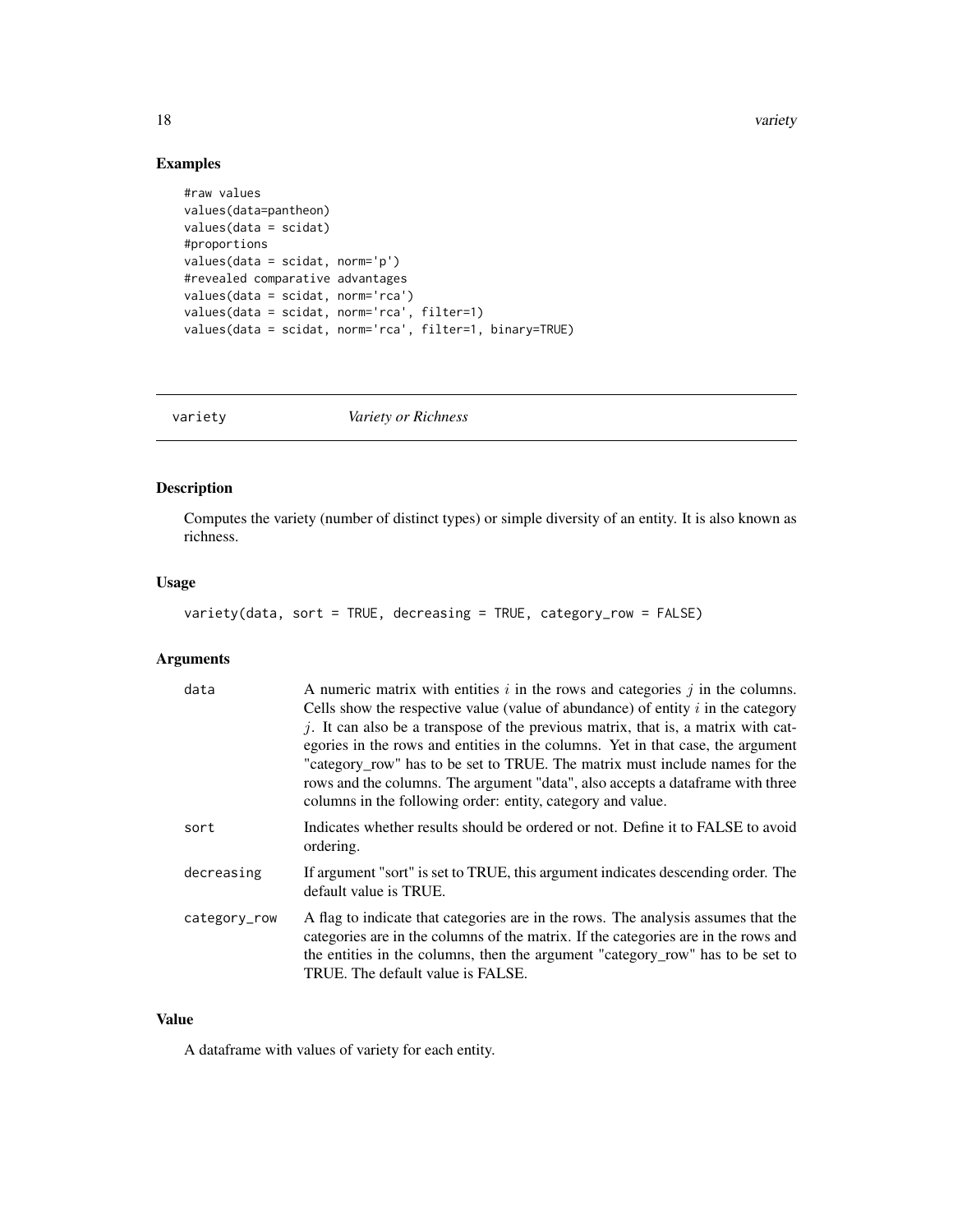#### variety and the contract of the contract of the contract of the contract of the contract of the contract of the contract of the contract of the contract of the contract of the contract of the contract of the contract of th

# Examples

variety(data=pantheon) variety(data=pantheon, sort=FALSE)